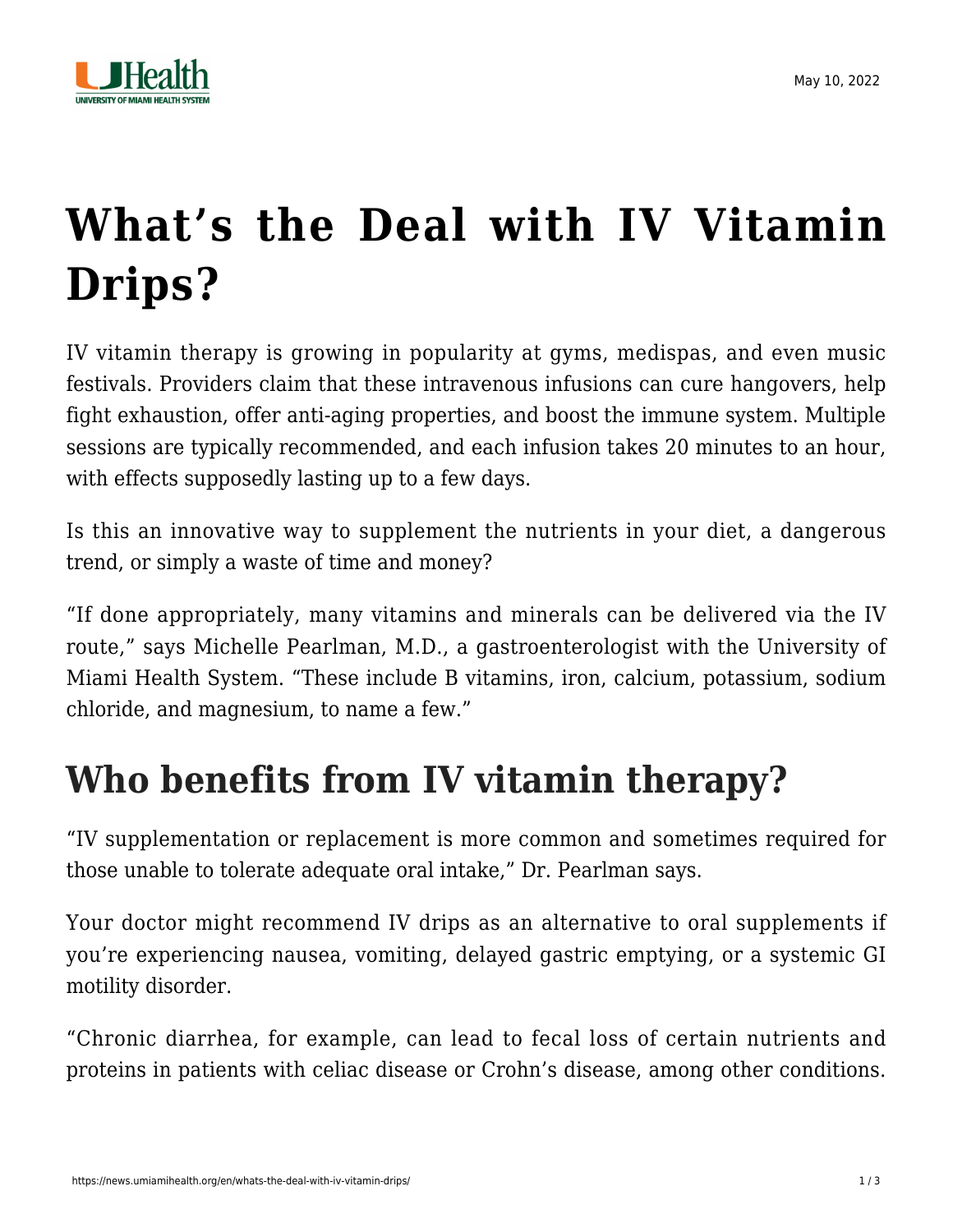

In addition, those who've had intestinal surgeries like gastric bypass can develop iron deficiency anemia, vitamin D deficiency, and/or B12 deficiency."

For patients with these conditions, IV or subcutaneous (under the skin) treatments can sometimes be helpful if nutrient levels are deficient and they do not respond adequately or have side effects from the oral formulation.

If you're not having difficulty digesting or absorbing all the vitamins and minerals your body needs, is there any real benefit to nutrient infusions?

"In general, oral supplementation is sufficient for replacing nutrients or deficiencies in those with normal digestion and absorption," Dr. Pearlman says.

If you don't require IV treatment for medical reasons, there's no evidence that they are more effective than eating a diet rich in vitamins and minerals. You can supplement any nutritional gaps with pills, powders, or extracts that are made of quality ingredients.

## **IV vitamin therapy does have risks.**

"Sometimes excess supplementation can lead to toxicities," Dr. Pearlman says. "You need to be careful of taking in an excessive amount of fluids. This can alter sodium levels and lead to fluid retention — particularly for those with heart, liver, and kidney disease."

In addition, vitamin and mineral IV infusions administered outside of a medical facility or without physician orders are not regulated.